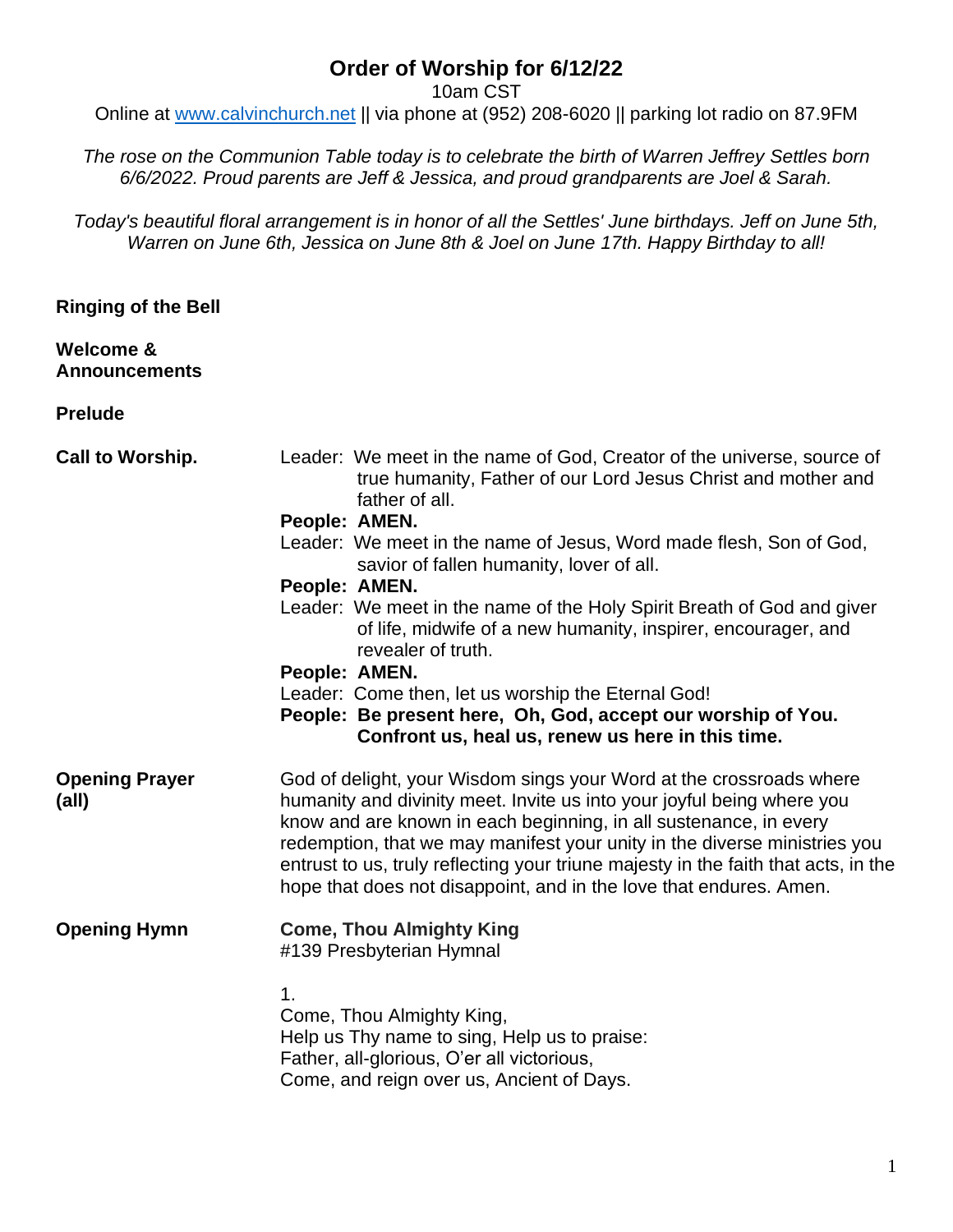|                                           | 2.<br>Come, Thou Incarnate Word,<br>Gird on Thy mighty sword, Our prayer attend:<br>Come, and Thy people bless, And give Thy word success;<br>Spirit of holiness, On us descend.                                                                                                                                                                                   |
|-------------------------------------------|--------------------------------------------------------------------------------------------------------------------------------------------------------------------------------------------------------------------------------------------------------------------------------------------------------------------------------------------------------------------|
|                                           | 3.<br>Come, Holy Comforter,<br>Thy sacred witness bear In this glad hour:<br>Thou who almighty art, Now rule in every heart,<br>And ne'er from us depart, Spirit of power.                                                                                                                                                                                         |
|                                           | 4.<br>To Thee, great One in Three,<br>The highest praises be, Hence evermore!<br>Thy sovereign majesty May we in glory see,<br>And to eternity Love and adore.                                                                                                                                                                                                     |
| <b>Prayer of Confession</b><br>(all)      | Holy and uncontainable God, for trying to contain you, forgive us. Loving<br>and limitless god, for trying to limit you, forgive us. Gracious and<br>boundless God, for trying to bind you, forgive us. Sometimes we are<br>foolish enough to believe that it is to our advantage to reduce you to<br>something we can comprehend. Forgive us, Almighty God. Amen. |
| <b>Assurance of Pardon</b>                |                                                                                                                                                                                                                                                                                                                                                                    |
| <b>Hymn of Response</b>                   | <b>He Came Down</b><br>#2085 Sing the Faith                                                                                                                                                                                                                                                                                                                        |
|                                           | 1. He came down that we may have love; (3x) Hallelujah forevermore.                                                                                                                                                                                                                                                                                                |
|                                           | 2. He came down that we may have peace; (3x) Hallelujah forevermore.                                                                                                                                                                                                                                                                                               |
|                                           | 3. He came down that we may have joy; (3x) Hallelujah forevermore.                                                                                                                                                                                                                                                                                                 |
| <b>First</b><br><b>Scripture Reading</b>  | John 16:12-15 (p. 110)                                                                                                                                                                                                                                                                                                                                             |
| <b>Piano Solo</b>                         | The Love of God<br>arr.Fred Bock                                                                                                                                                                                                                                                                                                                                   |
| <b>Second</b><br><b>Scripture Reading</b> | Romans 5:1-5 (p. 155)                                                                                                                                                                                                                                                                                                                                              |
| <b>Sermon</b>                             | "God Really IS loveReally!"<br><b>Pastor Dave Comstock</b>                                                                                                                                                                                                                                                                                                         |
| <b>Hymn</b>                               | O God of Love, O God of Peace<br>#295 Presbyterian Hymnal                                                                                                                                                                                                                                                                                                          |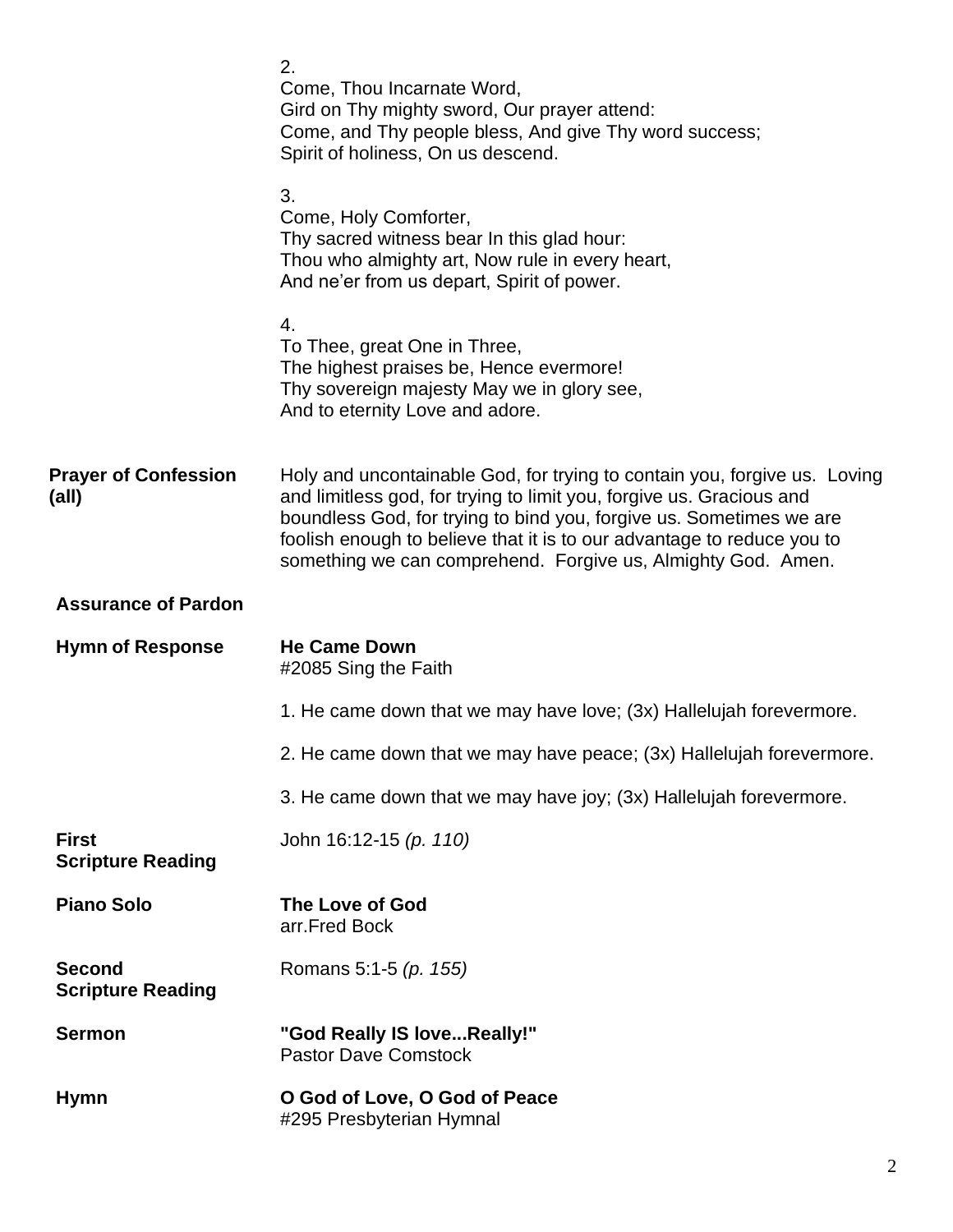|                                                       | 1.<br>O God of love, O God of peace, Make wars throughout the world to cease;<br>The wrath of nations now restrain: Give peace, O God, give peace again!                                                      |
|-------------------------------------------------------|---------------------------------------------------------------------------------------------------------------------------------------------------------------------------------------------------------------|
|                                                       | 2.<br>Remember, Lord, Thy works of old, The wonders that Thy people told;<br>Remember not our sin's deep stain: Give peace, O God, give peace<br>again!                                                       |
|                                                       | 3.<br>Whom shall we trust but Thee, O Lord? Where rest but on Thy faithful<br>word?<br>None ever called on Thee in vain: Give peace, O God, give peace again!                                                 |
|                                                       | 4.<br>Where saints and angels dwell above, All hearts are knit in holy love;<br>O bind us in that heavenly chain: Give peace, O God, give peace again!                                                        |
| <b>Offertory Call</b><br>& Offertory Music            |                                                                                                                                                                                                               |
| <b>Doxology</b>                                       | <b>Praise God from Whom All Blessings Flow</b><br>#592 Presbyterian Hymnal                                                                                                                                    |
|                                                       | Praise God, from whom all blessings flow;<br>Praise Him, all creatures here below;<br>Praise Him above, ye heavenly host;<br>Praise Father, Son, and Holy Ghost. Amen.                                        |
| <b>Prayers of the People</b><br>and the Lord's Prayer |                                                                                                                                                                                                               |
| <b>Closing Hymn</b>                                   | Holy, Holy, Holy! Lord God Almighty!<br>#138 Presbyterian Hymnal                                                                                                                                              |
|                                                       | 1.<br>Holy, holy, holy! Lord God Almighty!<br>Early in the morning our song shall rise to Thee;<br>Holy, holy, holy! merciful and mighty!<br>God in three Persons, blessed Trinity!                           |
|                                                       | 2.<br>Holy, holy, holy! all the saints adore Thee,<br>Casting down their golden crowns around the glassy sea;<br>Cherubim and seraphim falling down before Thee,<br>Who wert, and art, and evermore shalt be. |
|                                                       | 3.<br>Holy, holy, holy! though the darkness hide Thee,<br>Though the eye of sinfulness Thy glory may not see,<br>Only Thou art holy; there is none beside Thee                                                |